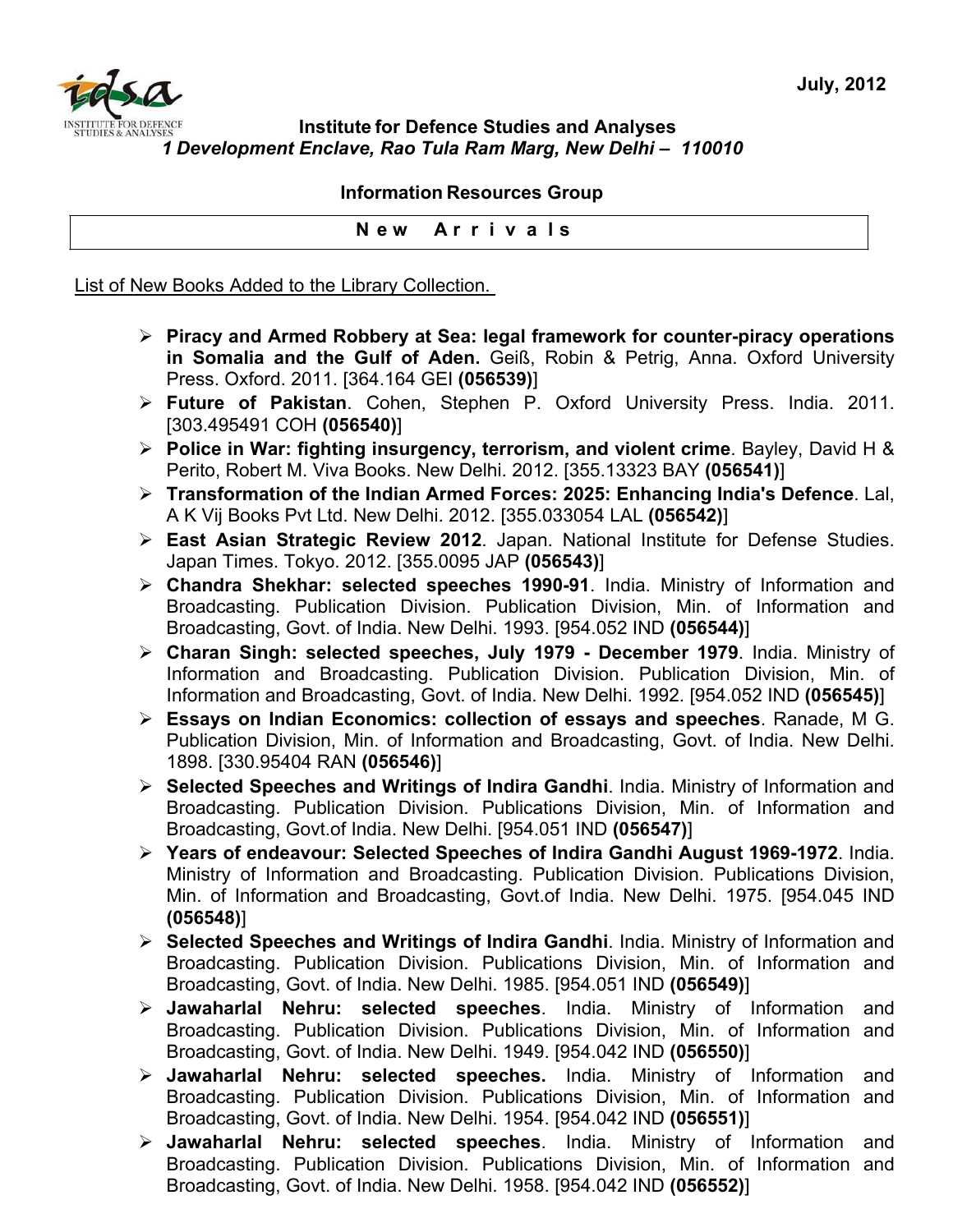- ¾ **Jawaharlal Nehru: selected speeches**. India. Ministry of Information and Broadcasting. Publication Division. Publications Division, Min. of Information and Broadcasting, Govt. of India. New Delhi. 1964. [954.042 IND **(056553)**]
- ¾ **Jawaharlal Nehru: selected speeches**. India. Ministry of Information and Broadcasting. Publication Division. Publications Division, Min. of Information and Broadcasting, Govt. of India. New Delhi. 1968. [954.042 IND **(056554)**]
- ¾ **P V Narasimha Rao: selected speeches**. India. Ministry of Information and Broadcasting. Publication Division. Publications Division, Min. of Information and Broadcasting, Govt. of India. New Delhi. 1993. [954.052 IND **(056555)**]
- ¾ **P V Narasimha Rao: selected speeches**. India. Ministry of Information and Broadcasting. Publication Division. Publications Division, Min. of Information and Broadcasting, Govt. of India. New Delhi. 1995. [954.052 IND **(056556)**]
- ¾ **P V Narasimha Rao: selected speeches**. India. Ministry of Information and Broadcasting. Publication Division. Publications Division, Min. of Information and Broadcasting, Govt. of India. New Delhi. 1994. [954.052 IND **(056557)**]
- ¾ **President Dr.Shanker Dayal Sharma: selected speeches**. India. Ministry of Information and Broadcasting. Publication Division. Publications Division, Min. of Information and Broadcasting, Govt. of India. New Delhi. 2000. [321.8042 IND **(056558)**]
- ¾ **President Dr.Shanker Dayal Sharma: selected speeches**. India. Ministry of Information and Broadcasting. Publication Division. Publications Division, Min. of Information and Broadcasting, Govt. of India. New Delhi. 1996. [321.8042 IND **(056559)**]
- ¾ **President K R Narayanan: selected speeches**. India. Ministry of Information and Broadcasting. Publication Division. Publications Division, Min. of Information and Broadcasting, Govt. of India. New Delhi. 2003. [321.8042 IND **(056560)**]
- ¾ **President K R Narayanan: selected speeches**. India. Ministry of Information and Broadcasting. Publication Division. Publications Division, Min. of Information and Broadcasting, Govt. of India. New Delhi. 2004. [321.8042 IND **(056561)**]
- ¾ **President R Venkataraman: selected speeches**. India. Ministry of Information and Broadcasting. Publication Division. Publications Division, Min. of Information and Broadcasting, Govt. of India. New Delhi. 1993. [321.8042 IND **(056562)**]
- ¾ **President R Venkataraman: selected speeches**. India. Ministry of Information and Broadcasting. Publication Division. Publications Division, Min. of Information and Broadcasting, Govt. of India. New Delhi. 1991. [321.8042 IND **(056563)**]
- ¾ **President Zakir Husain's Speeches**. India. Ministry of Information and Broadcasting. Publication Division. Publications Division, Min. of Information and Broadcasting, Govt. of India. New Delhi. 1973. [321.8042 IND **(056564)**]
- ¾ **Rajiv Gandhi: selected speeches and writings**. India. Ministry of Information and Broadcasting. Publication Division. Publications Division, Min. of Information and Broadcasting, Govt. of India. New Delhi. 1987. [954.052 IND **(056565)**]
- ¾ **Rajiv Gandhi: selected speeches and writings**. India. Ministry of Information and Broadcasting. Publication Division. Publications Division, Min. of Information and Broadcasting, Govt. of India. New Delhi. 1989. [954.052 IND **(056566)**]
- ¾ **Rajiv Gandhi: selected speeches and writings**. India. Ministry of Information and Broadcasting. Publication Division. Publications Division, Min. of Information and Broadcasting, Govt. of India. New Delhi. 1989. [954.052 IND **(056567)**]
- ¾ **Rajiv Gandhi: selected speeches and writings**. India. Ministry of Information and Broadcasting. Publication Division. Publications Division, Min. of Information and Broadcasting, Govt. of India. New Delhi. 1989. [954.052 IND **(056568)**]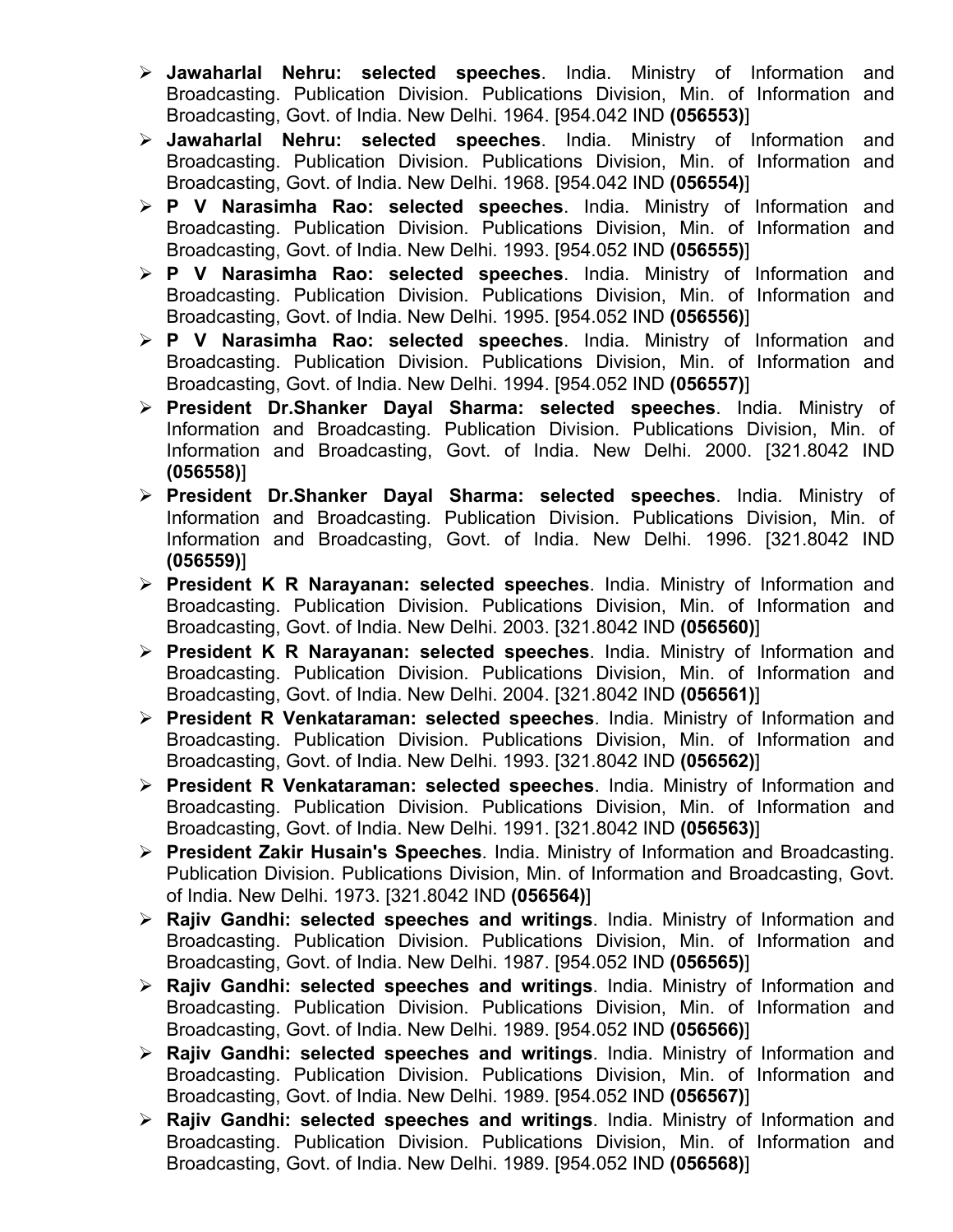- ¾ **Patel Memorial Lectures 1955-85**. India. Ministry of Information and Broadcasting. Publication Division. Publications Division, Min. of Information and Broadcasting, Govt. of India. New Delhi. 1990. [954 IND **(056569)**]
- ¾ **R Venkataraman: selected speeches 1984-87**. India. Ministry of Information and Broadcasting. Publication Division. Publications Division, Min. of Information and Broadcasting, Govt. of India. New Delhi. 1991. [321.8042 IND **(056570)**]
- ¾ **Speeches of President Fakhruddin Ali Ahmed**. India. Ministry of Information and Broadcasting. Publication Division. Publications Division, Min. of Information and Broadcasting, Govt. of India. New Delhi. 1980. [321.8042 IND **(056571)**]
- ¾ **Speeches of President Giani Zail Singh**. India. Ministry of Information and Broadcasting. Publication Division. Publications Division, Min. of Information and Broadcasting, Govt. of India. New Delhi. 1987. [321.8042 IND **(056572)**]
- ¾ **Speeches of President Giani Zail Singh**. India. Ministry of Information and Broadcasting. Publication Division. Publications Division, Min. of Information and Broadcasting, Govt. of India. New Delhi. 1992. [321.8042 IND **(056573)**]
- ¾ **Selected Speeches of Morarji Desai: 1977-79**. India. Ministry of Information and Broadcasting. Publication Division. Publications Division, Min. of Information and Broadcasting, Govt. of India. New Delhi. 1986. [954.052 IND **(056574)**]
- ¾ **Speeches of President Sanjiva Reddy**. India. Ministry of Information and Broadcasting. Publication Division. Publications Division, Min. of Information and Broadcasting, Govt. of India. New Delhi. 1982. [321.8042 IND **(056575)**]
- ¾ **Speeches of President Sanjiva Reddy**. India. Ministry of Information and Broadcasting. Publication Division. Publications Division, Min. of Information and Broadcasting, Govt. of India. New Delhi. 1983. [321.8042 IND **(056576)**]
- ¾ **President Dr.APJ Abdul Kalam: selected speeches**. India. Ministry of Information and Broadcasting. Publication Division. Publications Division, Min. of Information and Broadcasting, Govt. of India. New Delhi. 2007. [321.8042 IND **(056577)**]
- ¾ **President Dr.APJ Abdul Kalam: selected speeches**. India. Ministry of Information and Broadcasting. Publication Division. Publications Division, Min. of Information and Broadcasting, Govt. of India. New Delhi. 2010. [321.8042 IND **(056578)**]
- ¾ **Speeches of President Rajendra Prasad**. India. Ministry of Information and Broadcasting. Publication Division. Publications Division, Min. of Information and Broadcasting, Govt. of India. New Delhi. 1955. [321.8042 IND **(056579)**]
- ¾ **Speeches of President Rajendra Prasad**. India. Ministry of Information and Broadcasting. Publication Division. Publications Division, Min. of Information and Broadcasting, Govt. of India. New Delhi. 1964. [321.8042 IND **(056580)**]
- ¾ **Speeches of President Rajendra Prasad**. India. Ministry of Information and Broadcasting. Publication Division. Publications Division, Min. of Information and Broadcasting, Govt. of India. New Delhi. 1977. [321.8042 IND **(056581)**]
- ¾ **Prime Minister Manmohan Singh: selected speeches**. India. Ministry of Information and Broadcasting. Publication Division. Publications Division, Min. of Information and Broadcasting, Govt. of India. New Delhi. 2006. [954.052 IND **(056582)**]
- ¾ **Prime Minister Manmohan Singh: selected speeches**. India. Ministry of Information and Broadcasting. Publication Division. Publications Division, Min. of Information and Broadcasting, Govt. of India. New Delhi. 2007. [954.052 IND **(056583)**]
- ¾ **Prime Minister Manmohan Singh: selected speeches**. India. Ministry of Information and Broadcasting. Publication Division. Publications Division, Min. of Information and Broadcasting, Govt. of India. New Delhi. 2008. [954.052 IND **(056584)**]
- ¾ **Prime Minister Manmohan Singh: selected speeches**. India. Ministry of Information and Broadcasting. Publication Division. Publications Division, Min. of Information and Broadcasting, Govt. of India. New Delhi. 2010. [954.052 IND **(056585)**]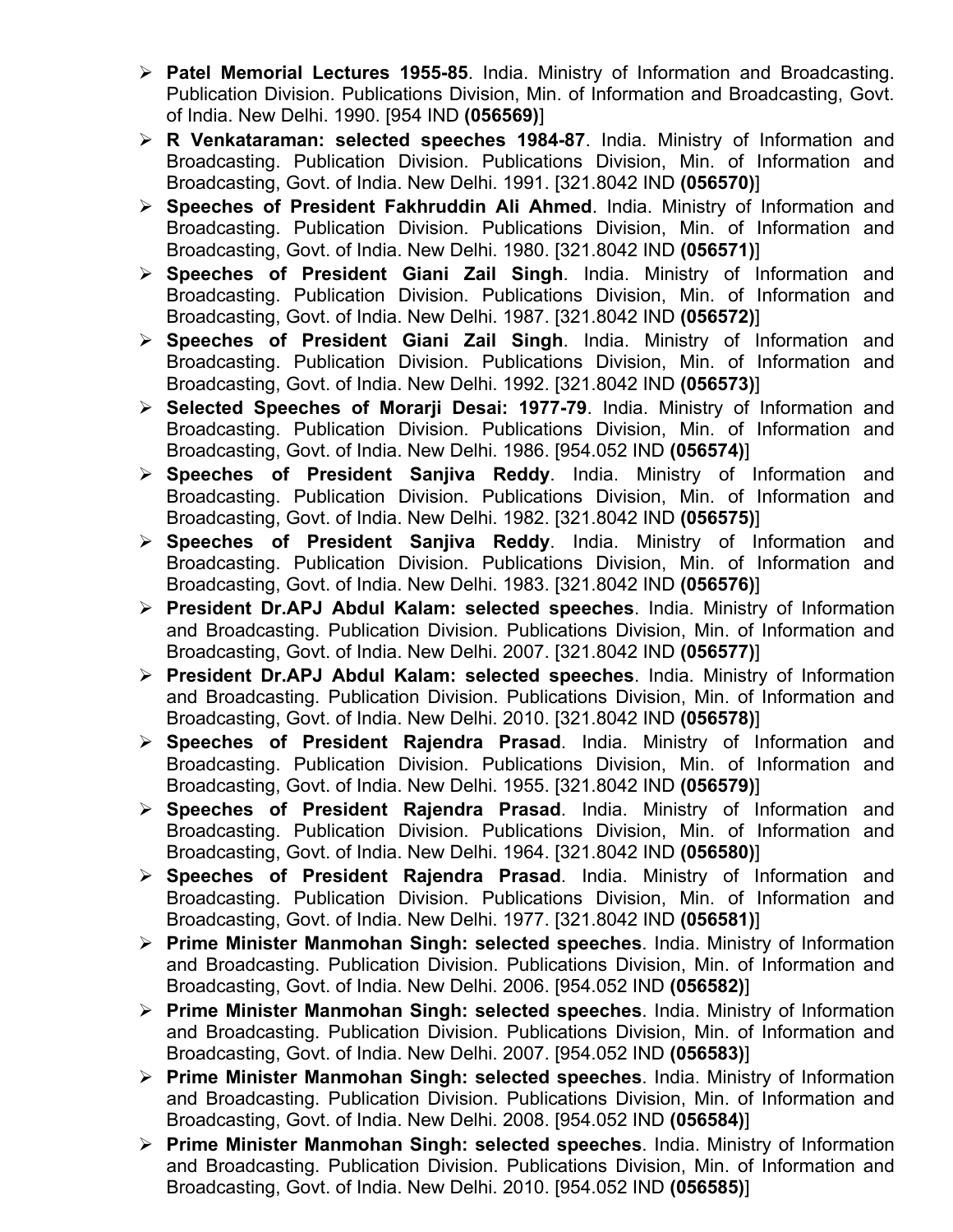- ¾ **So May India be Great: selected speeches and writings of President R Venkataraman**. India. Ministry of Information and Broadcasting. Publication Division. Publications Division, Min. of Information and Broadcasting, Govt. of India. New Delhi. 1990. [321.8042 IND **(056586)**]
- ¾ **Speeches of Maulana Azad 1947 1958**. India. Ministry of Information and Broadcasting. Publication Division. Publications Division, Min. of Information and Broadcasting, Govt. of India. New Delhi. 1956. [954 IND **(056587)**]
- ¾ **Towards a Developed Economy: defining moments**. Vajpayee, Atal Bihari. Publications Division, Min. of Information and Broadcasting, Govt. of India. New Delhi. 2004. [338.954 VAJ **(056588)**]
- ¾ **Towards a New World: defining moments**. Vajpayee, Atal Bihari. Publications Division, Min. of Information and Broadcasting, Govt. of India. New Delhi. 2004. [954.052 VAJ **(056589)**]
- ¾ **V P Singh: selected speeches and writings 1989-90**. India. Ministry of Information and Broadcasting. Publication Division. Publications Division, Min. of Information and Broadcasting, Govt. of India. New Delhi. 1993. [954.052 IND **(056590)**]
- ¾ **Breakdown in Pakistan: how aid is eroding institutions for collective action**. Bano, Masooda. Stanford University Press. Stanford. 2012. [361.7095491 BAN **(056591)**]
- ¾ **Israel vs. Iran: shadow war**. Katz, Yaakov & Hendel, Yoaz. Potomac Books. Washington, D.C.. 2012. [327.125694055 KAT **(056592)**]
- ¾ **India's neighbourhood: challenges in the next two decades**. Dahiya, Rumel (ed) & Behuria, Ashok K (ed). Institute for Defence Studies and Analyses. New Delhi. 2012. [327.54 DAH **(056593, 056594)**]
- ¾ **Timepass: youth, class, and the politics of waiting in India**. Jeffrey, Craig. Cambridge University Press India Pvt.Ltd. Delhi. 2010. [305.242 JEF **(056595)**]
- ¾ **Vortex of Conflict: U.S.Policy toward Afghanistan, Pakistan, and Iraq**. Caldwell, Dan. Cambridge University Press India Pvt.Ltd. New Delhi. 2011. [973 CAL **(056596)**]
- ¾ **Why Taiwan Matters: small island, global powerhouse**. Rigger, Shelley. Rowman & Littlefield Publishers, Inc. Lanham. 2011. [951.249 RIG **(056597)**]
- ¾ **Police in War: fighting insurgency, terrorism, and violent crime**. Bayley, David H & Perito, Robert M. Viva Books. New Delhi. 2012. [355.13323 BAY **(056598)**]
- ¾ **Hesitation Kills: female marine officer's combat experience in Iraq**. Blair, Jane. Rowman & Littlefield Publishers, Inc. Lanham. 2011. [956.704434092 BLA **(056599)**]
- ¾ **Insurgents, Raiders, and Bandits: how masters of irregular warfare have shaped our world**. Arquilla, John. Ivan R.Dee. Chicago. 2011. [355.0218 ARQ **(056600)**]
- ¾ **Steve Jobs**. Isaacson, Walter. Little Brown. London. 2011. [621.39092 ISA **(056601)**]
- ¾ **Uses and Abuses of History.** Macmillan, Margaret. Profile Books Ltd. London. 2010. [901 MAC **(056602)**]
- ¾ **No Higher Honour: a memoir of my years in Washington**. Rice, Condoleezza. Simon and Schuster. London. 2011. [923.2 RIC **(056603)**]
- ¾ **Mapping Central Asia: Indian perceptions and strategies**. Laruelle, Marlene (ed) & Peyrouse, Sebastien (ed). Ashgate. England. 2011. [327.54058 LAR **(056604)**]
- ¾ **Quest: energy, security and the remaking of the modern world**. Yergin, Daniel. Penguin Books. England. 2011. [333.79 YER **(056605)**]
- ¾ **Cities and Climate Change: responding to an urgent agenda**. Hoornweg, Daniel (ed), Freire, Mila (ed), Lee, Marcus J (ed) & Bhada - Tata, Perinaz (ed). World Bank. Washington, DC. 2011. [307.76 HOO **(056606)**]
- ¾ **Africa's Power Infrastructure: investment, integration, efficiency**. Eberhard, Anton, Rosnes, Orvika, Shkaratan, Maria & Vennemo, Haakon. World Bank. Washington, DC. 2011. [333.79320967 EBE **(056607)**]